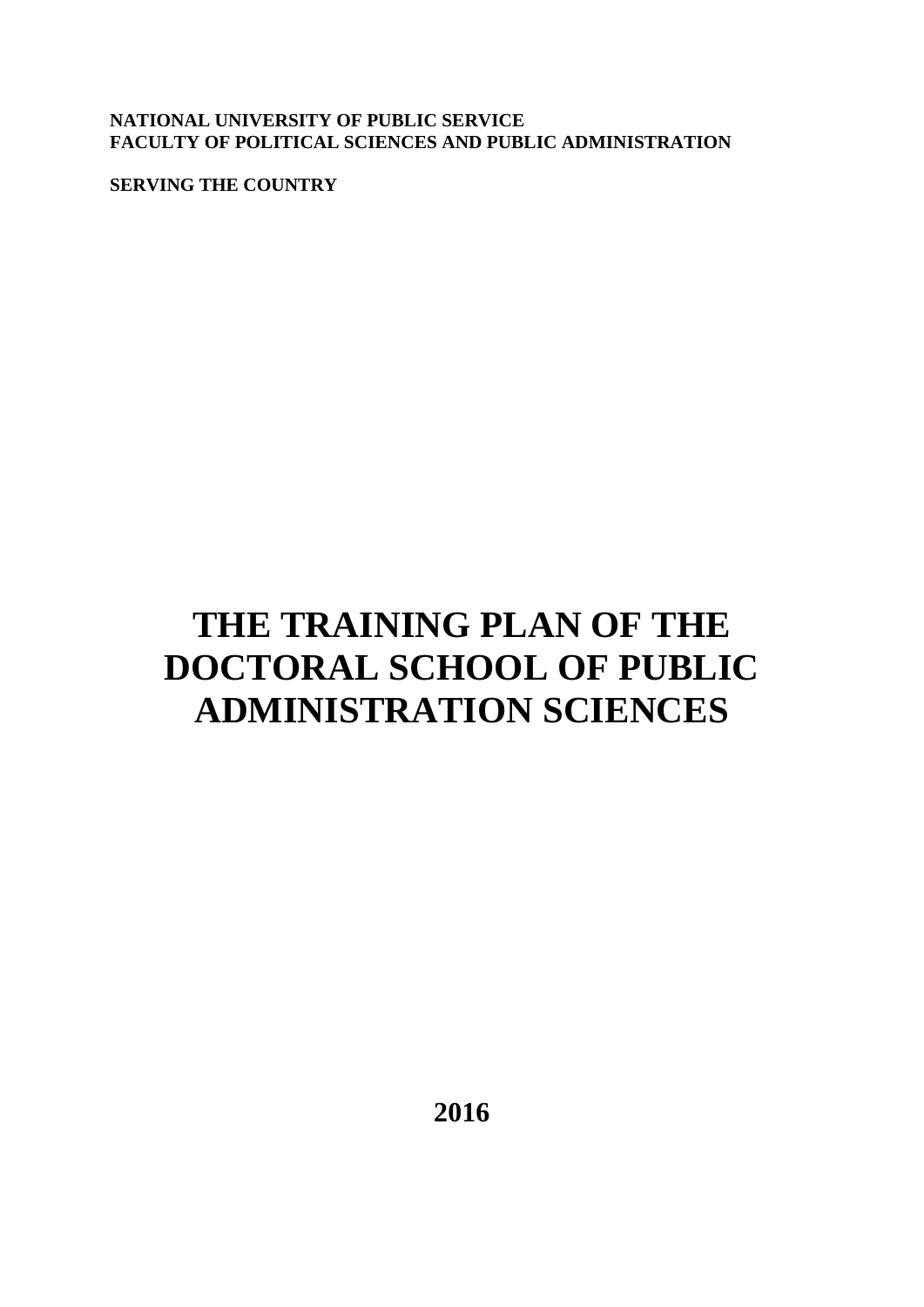# **1. THE OBJECTIVES, RESEARCH FIELDS, AND TYPES OF TRAINING AT THE DOCTORAL SCHOOL OF PUBLIC ADMINISTRATION SCIENCES**

#### **1.1 The objectives of the Doctoral School of Public Administration Sciences**

The Doctoral School of Public Administration Sciences (hereinafter: DSPAS) was established in the field of science of public administration science in the discipline of social sciences.

The training at the DSPAS is aimed at the preparation of doctoral students conducting scientific research in the field of public administration, in order to obtain their scientific degrees (PhD).

The training plan of the DSPAS is built on the master's programmes comprising a coherent system with them. The structure of the academic subjects taught in the framework of master's training at the Faculty of Political Sciences and Public Administration of the National University of Public Service covers public administration science as a branch of science, and contains subjects on which the training plan of the Doctoral School can be sufficiently based. The training plan of the DSPAS takes into consideration the training and scientific portfolio of the unified Master's training programme of Political Sciences to be launched in 2017.

The registration data of the DSPAS:

Identification Number: 217. Institution: National University of Public Service Branch of science: social sciences, Discipline of science: public administration sciences Qualification to obtain: doctoral degree ISCED6 First academic year of the announcement of the programme:  $1<sup>st</sup>$  semester, academic year 2013-14

The doctoral training at the DSPAS is built on the following master's programmes:

public administration master's programme Number of HAC: MAB2016/7XV/12 Number of Education Authority Resolution: FNYF/1330-11/2016 Name of master's programme: Public Administration Head of programme: Prof. András Patyi PhD Specialisations: Public-administration – head of specialisation: Prof. György Kiss, DSc Public-administration management – head of specialisation: Associate Professor Zoltán Hazafi, PhD European and international studies – head of specialisation: Associate Professor Tamás Kaiser, PhD

#### **1.2 The research fields of the DSPAS**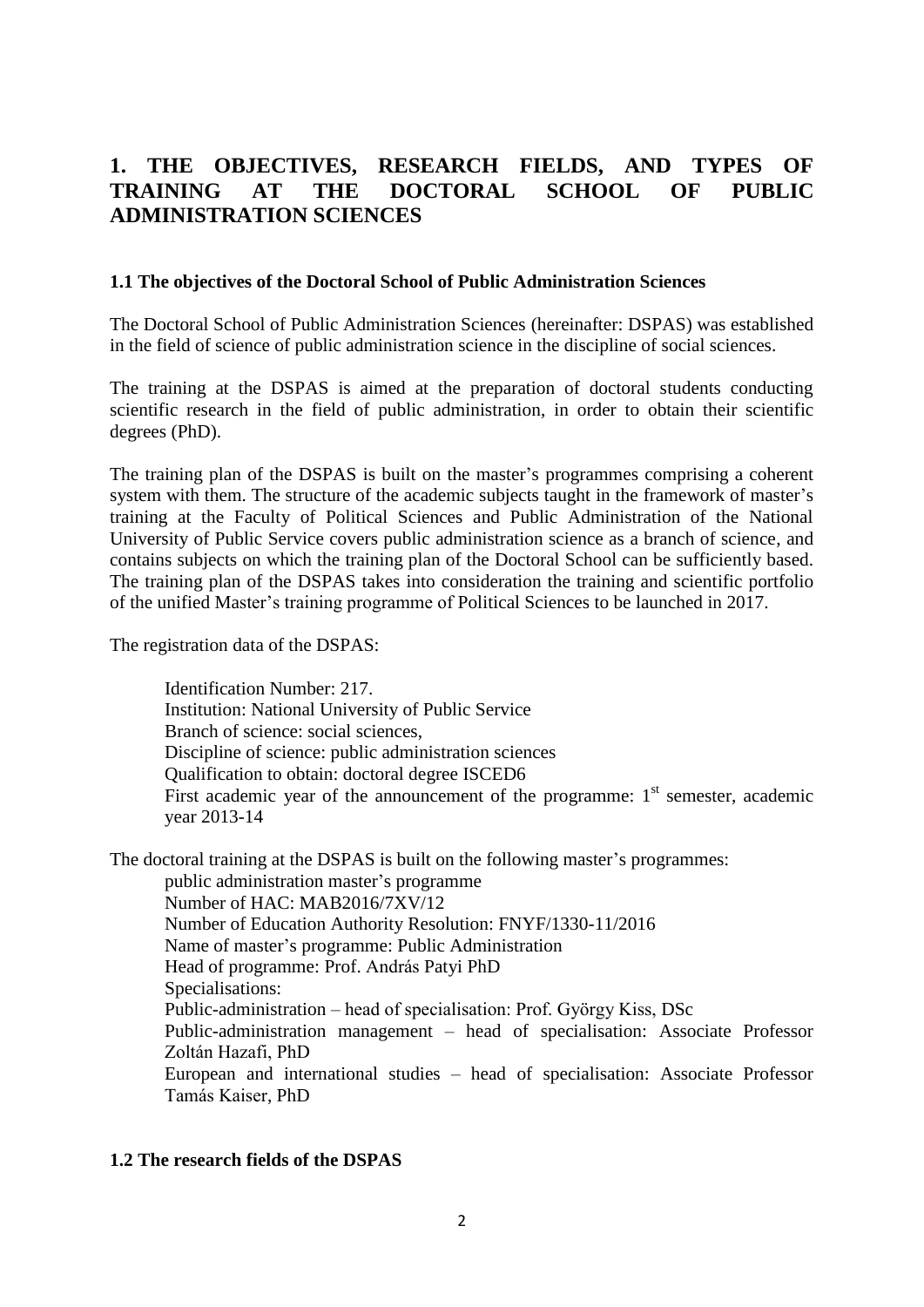The DSPAS prepares doctoral students for obtaining scientific degree in the following research fields:

- a) History of state and public administration
- b) Jurisprudence
- c) Public administration management and sociology
- d) Economics
- e) Political sciences and governance
- f) International and European studies
- g) Human resources in public administration

The research topics are announced annually by the Doctoral School and the doctoral students have an opportunity to choose the theme of their doctoral dissertation on the basis of this list. Moreover, with the approval of the Doctoral School Council individual research themes can also be taken.

The research fields of the DSPAS include all areas of political sciences and public administration. Accordingly, the training covers theory of the state, doctrine of the state, constitutional law, problems of governance, material and procedural law of public administration, organisation of public administration, research fields relating to municipalities, public finance, and the national and international relations between state and public administration.

In line with the basic principle of interoperability outlined in Act XXXVI of 2011 on the establishment of the University, which requires the coordinated training and education within public administration for the personnel of law enforcement, civil administration, national defence, and national security, the DSPAS relies on the master's training by and the work of other faculties of the university.

#### **1.3 The Doctoral School conducts training in the following forms:**

- organised training programmes:

- full-time (funded by state scholarship or individually through tuition fee)
- part-time (funded individually through tuition fee)
- individual (funded individually through tuition fee)

The DSPAS allows individual preparation (without training, self-financed) as well.

#### **1.4 The language of training**

The language of training is Hungarian, in the case of some academic subjects it is English, German, French, or Russian.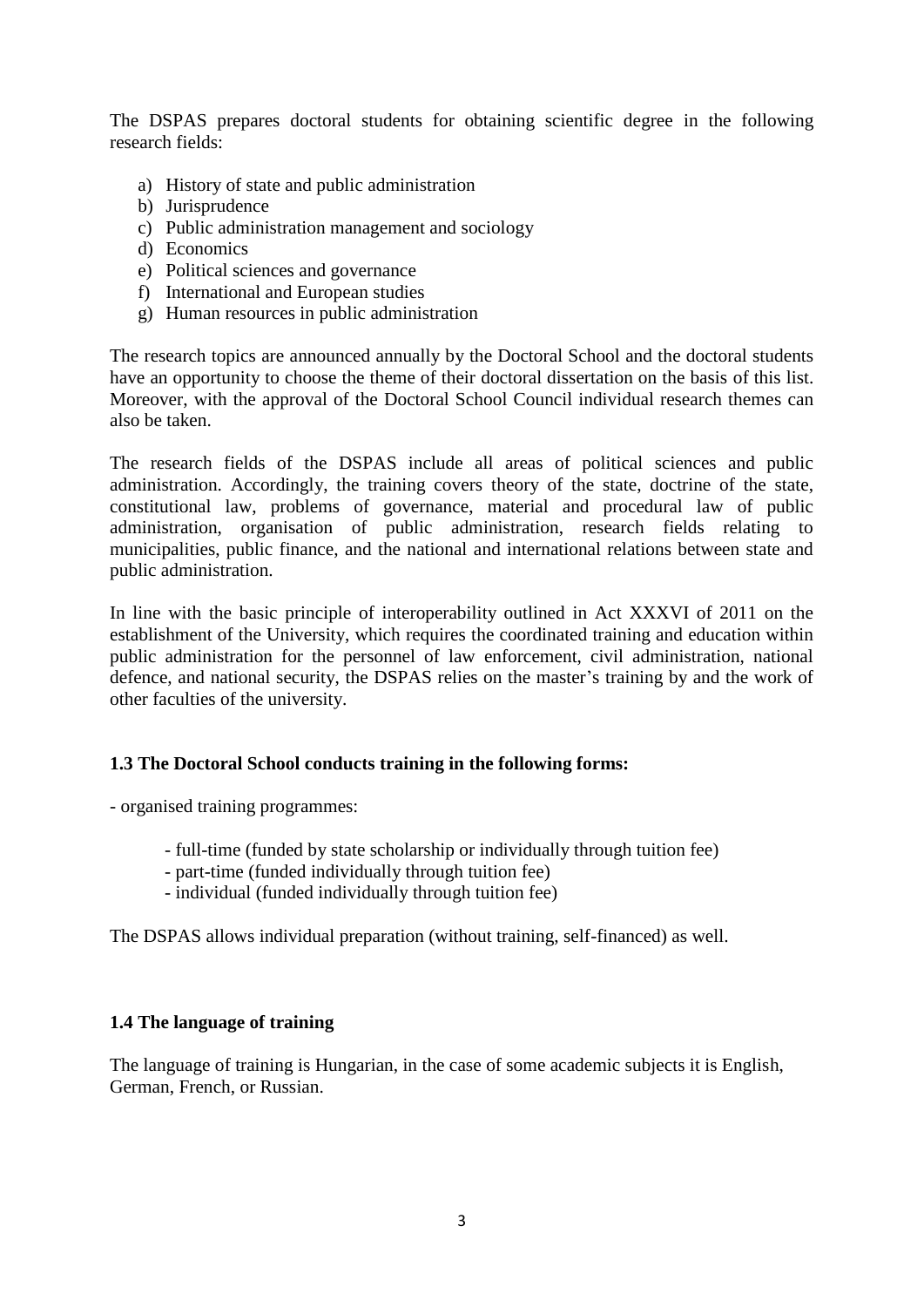# **2. CREDIT ALLOCATION, TRAINING REQUIREMENTS**

#### **2.1 General training requirements**

In the framework of organised training a minimum of 240 credits are to be obtained by the end of the eighth semester in accordance with the following:

- fulfilling academic requirements: at least **50 credits**;
- scientific research work: at least **170 credits**;
- teaching tasks (study classes): not more than **20 credits**.

If a doctoral student wishes to obtain more credits than those determined as minimum credit in the requirements, he/she may do so without paying a fee unless the number of credits exceeds 10% of the credits in that individual training area. The fees to pay in the case of exceeding the limit are detailed in the Study and Examination Regulations.

The doctoral training consists of two phases built on each other. During the eight semesters of training an average of 30 credits  $(+/-3)$  are to be obtained in each semester. The credit requirements of the training are identical for both full-time and part-time students. Doctoral students doing individual training shall obtain 240 credits in accordance with their own training plan.

#### **2.2 Fulfilling the training requirements**

a) In the first semester of the training all doctoral students conducting organised training at the DSPAS – including those doing individual training – must sign up for the academic subjects listed below:

- **The notion, object, and components of political sciences (5 credits)**
- **The fundaments, theory, and methodology of scientific research work (4 credits)**

The students' achievements in both academic subjects are individually assessed. The results of the assessment may be:

> excellent; satisfactory; fail.

The successful fulfilment of the requirements is a pre-condition of further studies.

b) In the second semester of the training all doctoral students conducting organised training at the DSPAS must sign up for the academic subjects listed below:

- **The theory and science of public administration (5 credits)**
- **Methodology of research in the field of state and of public administration (4 credits)**

The students' achievements in both academic subjects are individually assessed. The results of the assessment may be: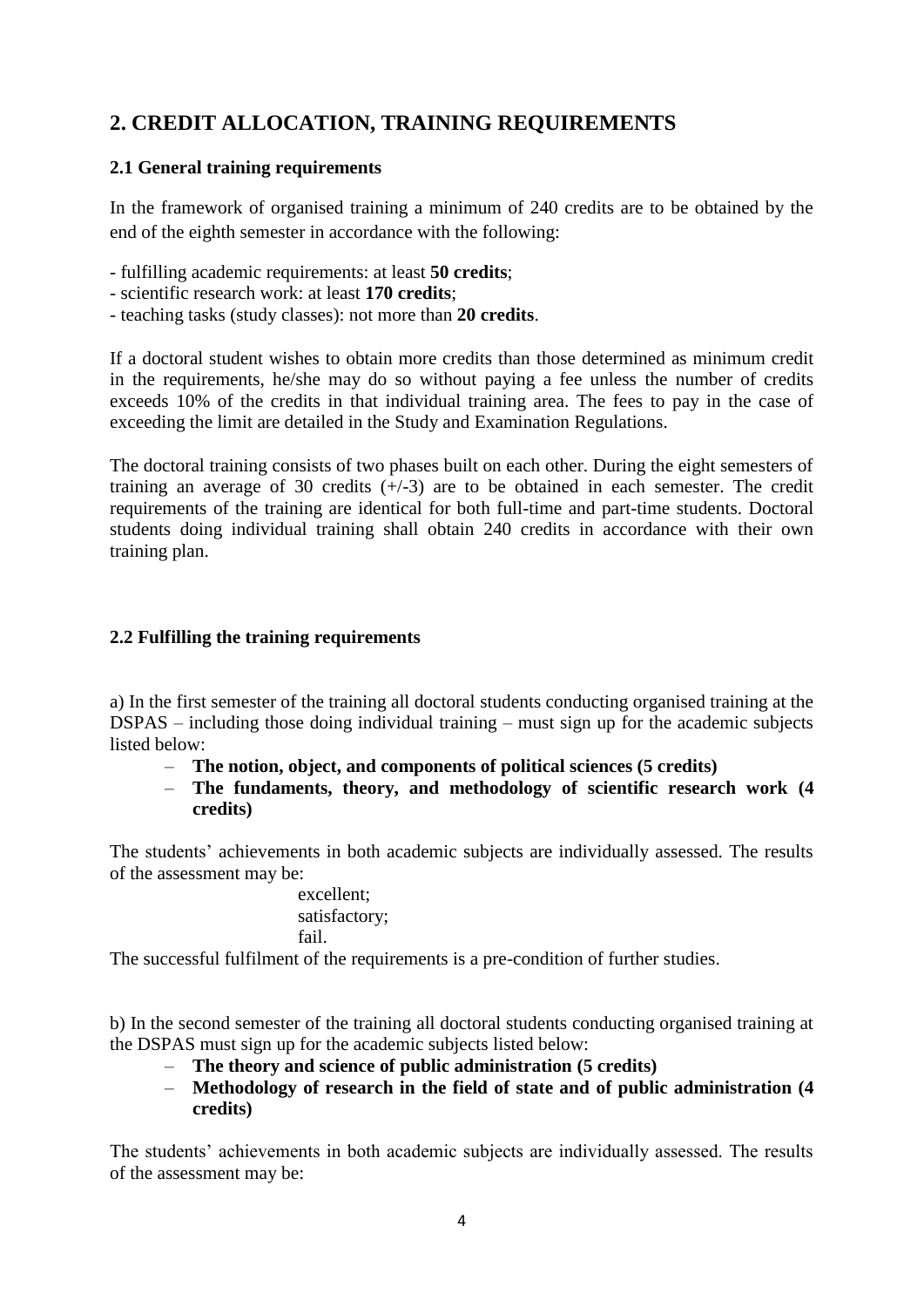excellent; satisfactory; fail.

The successful fulfilment of the requirements is a pre-condition of further studies.

c) In the first and second semesters of the training all doctoral students conducting organised training at the DSPAS – except for those doing individual training – must sign up for at least four academic subjects in each semester which are in connection with their research fields besides the academic subjects listed in points a) and b) above.

d) In the third and fourth semesters of the training all doctoral students conducting organised training at the DSPAS – except for those doing individual training – must sign up for at least two research seminars each semester.

e) In the first four semesters of the training all doctoral students conducting organised training at the DSPAS must sign up for at least 12 academic subjects which are in connection with their research fields.

#### **2.3 Conducting research work**

a) Through scientific research work a doctoral student is obliged to obtain a minimum of 3 and a maximum of 29 credits in each semester during the first four semesters, while in the second four semesters a minimum of 22 and a maximum of 29 credits must be obtained in each semester. Thus during the entire duration of the training the 170 credits determined in the training requirements must be obtained.

b) An annotated bibliography in the framework of "The fundaments, theory, and methodology of scientific research work" in the first semester and in that of . Methods of research in the field of state and of public administration" may be regarded as a scientific activity for which 5 credits may be awarded either time.

c) A scientific publication is the result of scientific research work. In accordance with the DSPAS principles a scientific publication is an article which:

- is published in domestic or international journals classified by any committee of Section IX of the HAS (categories A, B, C, or D);

- has a minimum length of 0.5 author's sheet (20,000 characters with space);

- is published as a poster, a conference contribution, or other types of supplementary paper consisting of a minimum of 0.25 author's sheet (10,000 characters with space).

If the paper was not published in a journal classified by Section IX of the Hungarian Academy of Sciences, the qualification is done by the Doctoral School Council upon the proposal of the doctoral student.

To the submitted but unpublished paper an authentic editor's declaration is to be attached on its prospective publication. A submitted but unassessed paper, or one which is recommended for a recast, is to be regarded as a non-peer-reviewed paper. Credits may be obtained only through published papers or ones officially accepted for publication. With regard to degree procedure, credits may be obtained only for papers published before the degree procedure is launched.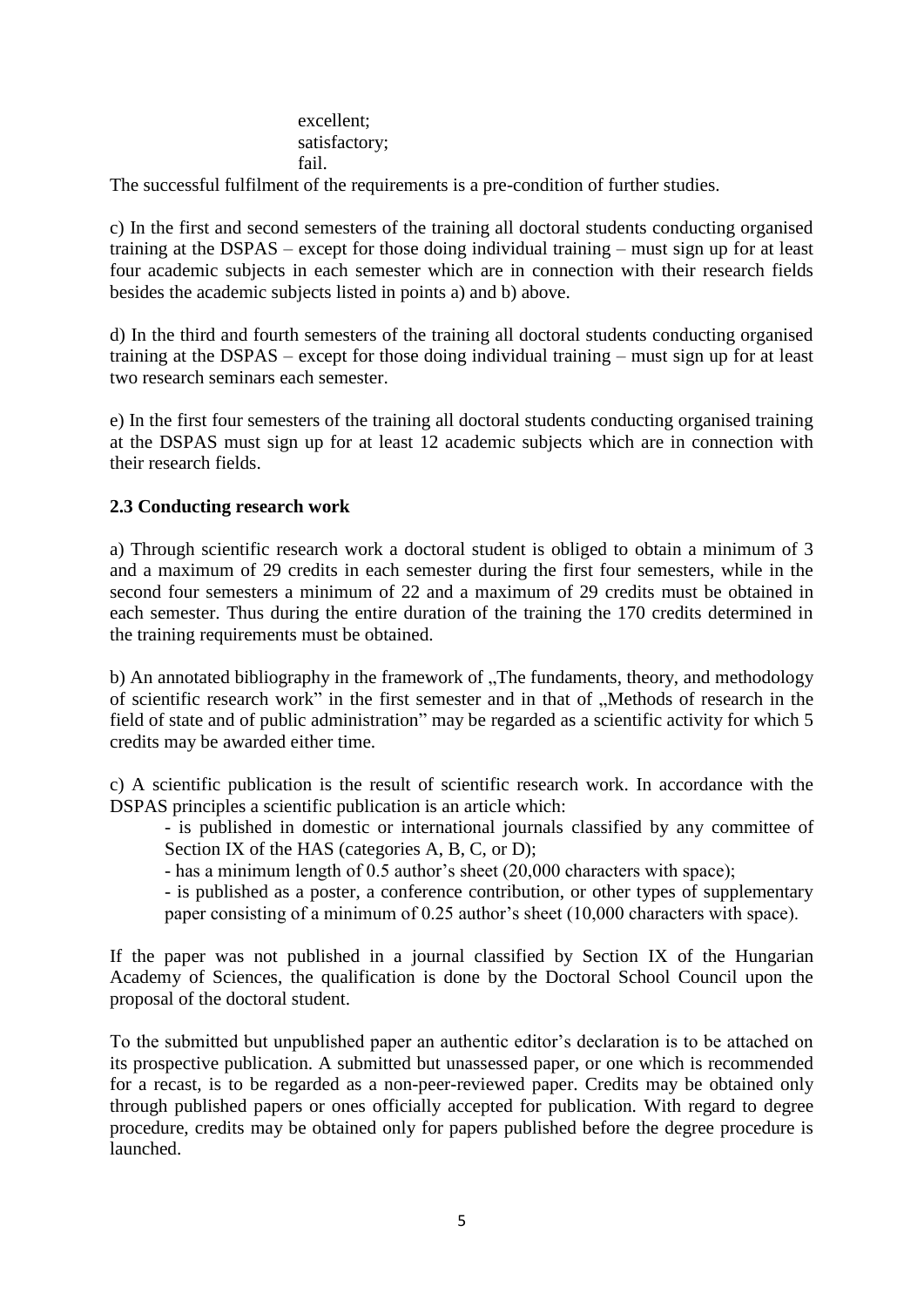In the case of a co-authored paper a co-author's declaration is to be attached including the proportion of involvement. Credits are to be awarded on the basis of involvement proportion. A paper written in cooperation with the consultant is not regarded as a co-authored publication from the aspects of obtaining credits.

Scientific activities shall be verified by the consultant through awarding credits every semester. To the consultant's report verifying scientific activities the access to the published papers in the Hungarian Scientific Works Database is to be attached. Credits for one publication or one scientific activity may be awarded only once during the entire training period.

Publication requirements a doctoral student must meet:

- a minimum of four papers, presenting the student's research findings during the training period, written by the student, published in peer-reviewed journals;
- of the four papers the proportion of co-authored ones should not exceed 25% of all papers;
- during the training period a doctoral student must have minimum one paper published in a foreign journal, or two papers written in a foreign language and published in a domestic journal.

Without fulfilling the above requirements a doctoral student shall not be issued a pre-degree certificate.

#### **2.4. Meeting the training requirements**

Teaching can be chosen in higher education institutions as an optional – not compulsory – way of obtaining credits. A doctoral student who does not wish to conduct teaching activities may obtain the 20 teaching credits through research or study activities.

All doctoral students registered for organised training at the Doctoral School of Public Administration are obliged to prepare their academic training programme for a 15-week-long semester, covering their doctoral research topic.

A doctoral student who wishes to obtain credits through teaching activities is to sign up for academic subject "Teaching" in the given semester, apart from the research field subjects. Teaching at a BA course can only be conducted with the preliminary permission of the Head of the relevant department, in the research topic of the doctoral student – or in a topic close to that research field. Apart from those conducting individual training, a doctoral student may conduct teaching activities only after the third semester. A doctoral student employed as a teacher is not allowed to obtain credits through teaching activities at the university employing him/her.

One credit may be obtained for four classes. In one semester not more than four credits may be obtained through teaching activities, and during the doctoral training not more than 20 credits may be obtained this way.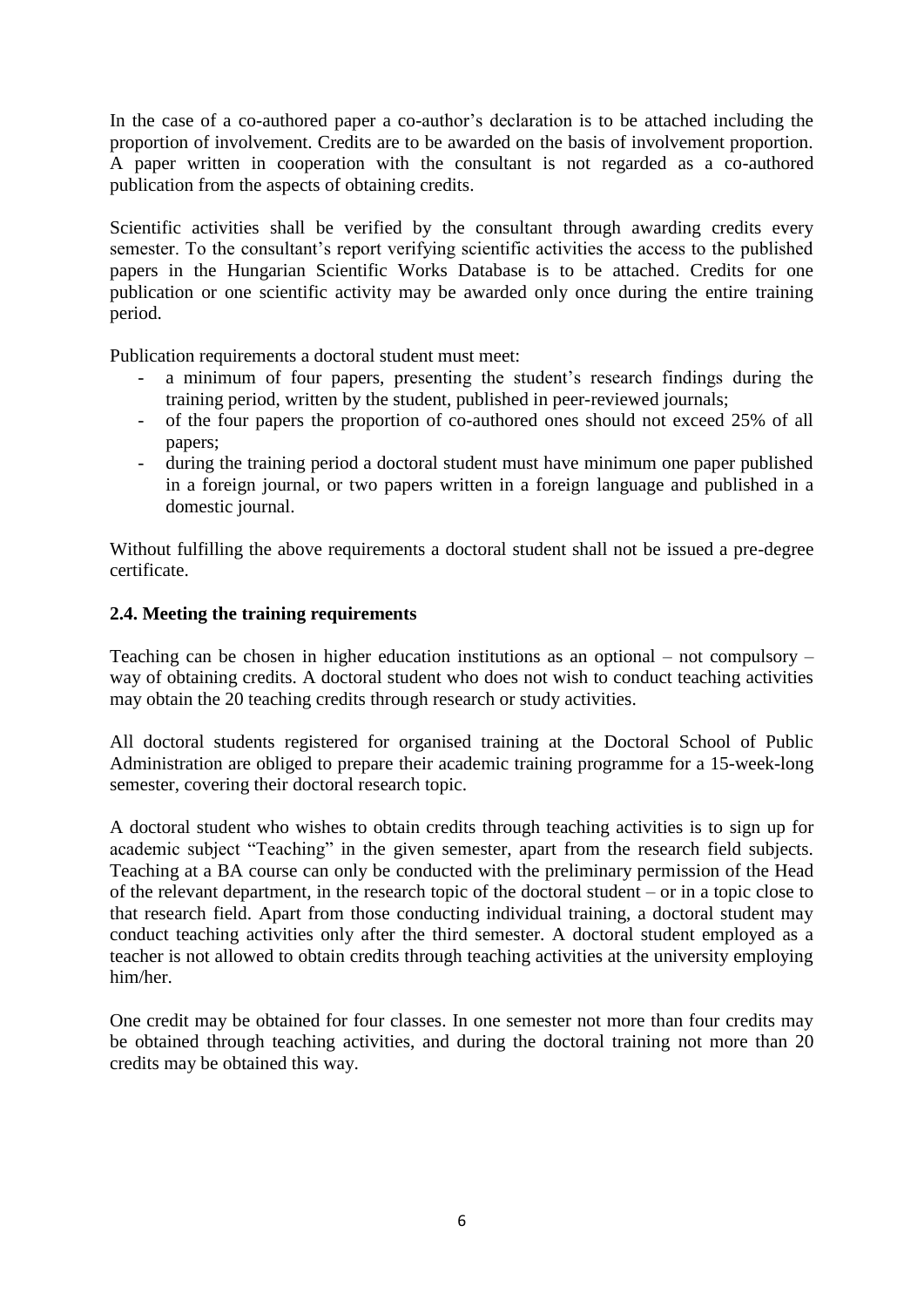# **3. ACADEMIC SUBJECTS AND COURSES OF THE DOCTORAL SCHOOL OF PUBLIC ADMINISTRATION SCIENCES**

# **3.1 General academic subjects**

## **Major academic subjects**

State and science – introduction to the sciences focusing on the state (5 credits) Lecturer: *Prof András Patyi, PhD*

Theory of public administration and science of public administration (5 credits) Lecturer: *Prof András Patyi, PhD*

Theories of state and governance (5 credits) Lecturer: *Jenő Szmodis PhD*

History of public administration and self-governance (5 credits) Lecturer: *Attila Horváth PhD*

Personnel of public administration (5 credits) Lecturer: *Zoltán Hazafi PhD* 

Comparative analysis of organisational and management theories (5 credits) Lecturer: *Ferenc Nemes PhD*

# **Academic subjects in research (teaching) methodology**

The fundaments, theory, and methodology of scientific research work (4 credits) Lecturer: *Prof. György Kiss DSc*

The methodology of research in state and public administration (4 credits) Lecturer: *Prof. Iván Halász PhD, Gábor Schweitzer PhD*

Teaching (3 credits)

## **Research seminars**

Scientometrics and publication strategy (2 credits) *Prof. András Nemeslaki CSc – Péter Sasvári PhD* 

Empirical analysis methods in public administration (2 credits) *Péter Sasvári PhD* 

# **3.2. Courses in individual research fields**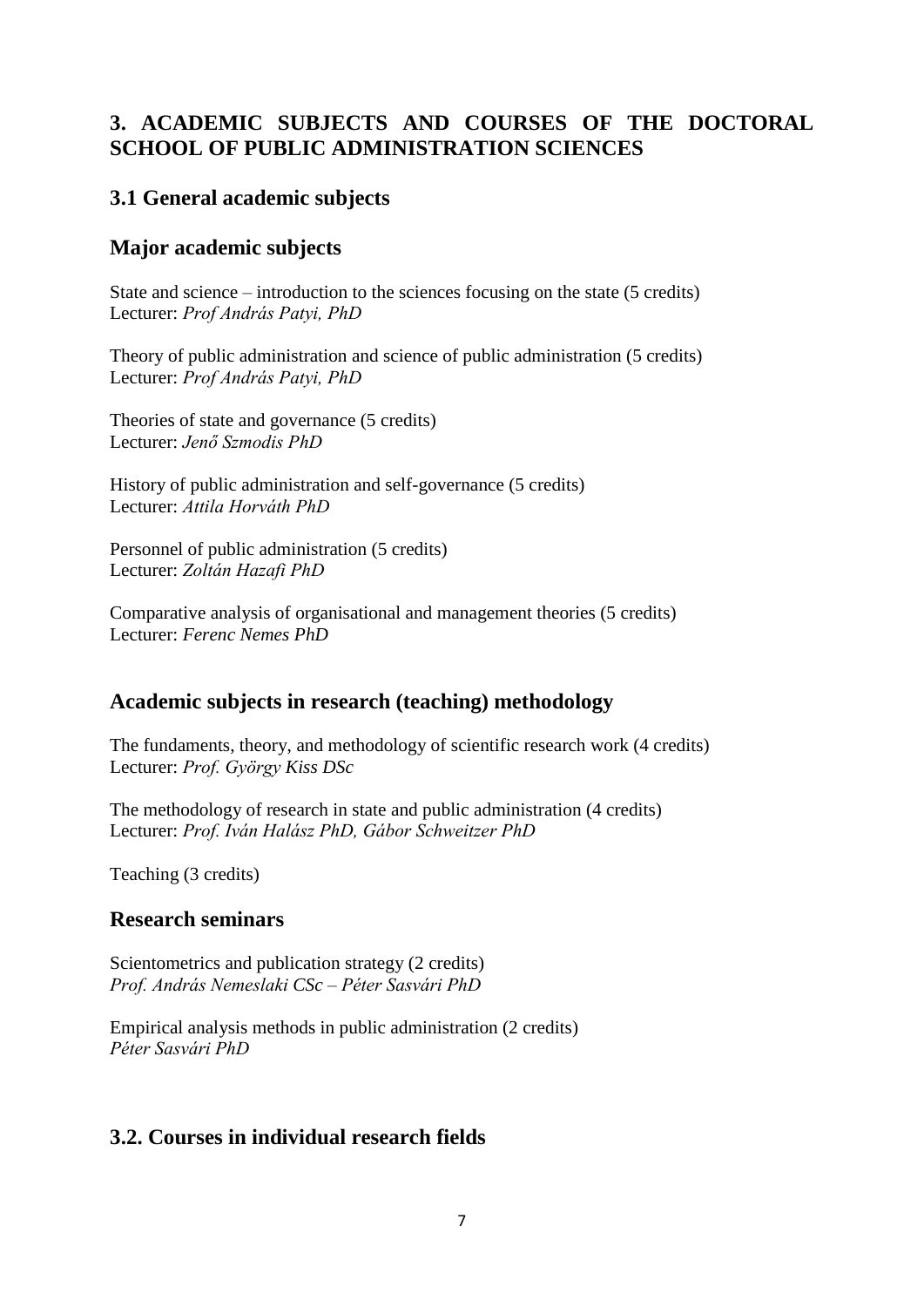# **3.2.1. History of state and public administration**

#### **Required elective courses**

The history of evolution of ancient state (4 credits) *Prof. Éva Jakab PhD* 

History of constitution and public administration (4 credits) *Attila Horváth PhD* 

The history of Hungarian public-law thinking and public law-science (3 credits) *Gábor Schweitzer PhD* 

#### **Elective courses**

Development of Hungarian constitution and law (2 credits) *Prof. Gábor Máthé PhD* 

The history of Hungarian theory of state (2 credits) *Attila Horváth* 

Reforms in Hungarian public administration between the 18th and 20th centuries (2 credits) *Zsuzsanna Peres PhD* 

The Holy-crown theory and Hungarian constitutionalism (2 credits) *József Zoltán Tóth PhD* 

European peace systems (2 credits) *Prof. Mihály Fülöp PhD* 

## **Research seminars**

The legal status of towns, self-government, and administration in bourgeois Hungary (2 credits) *Gábor Schweitzer PhD* 

Preliminaries of European integration – analysis of the integration history from the 16th century to the Rome Treaty (2 credits) *Prof. György Kiss DSc*

# **3.2.2. Jurisprudence**

## **Required elective courses**

The fundaments and role of judicial protection in modern public administration (4 credits)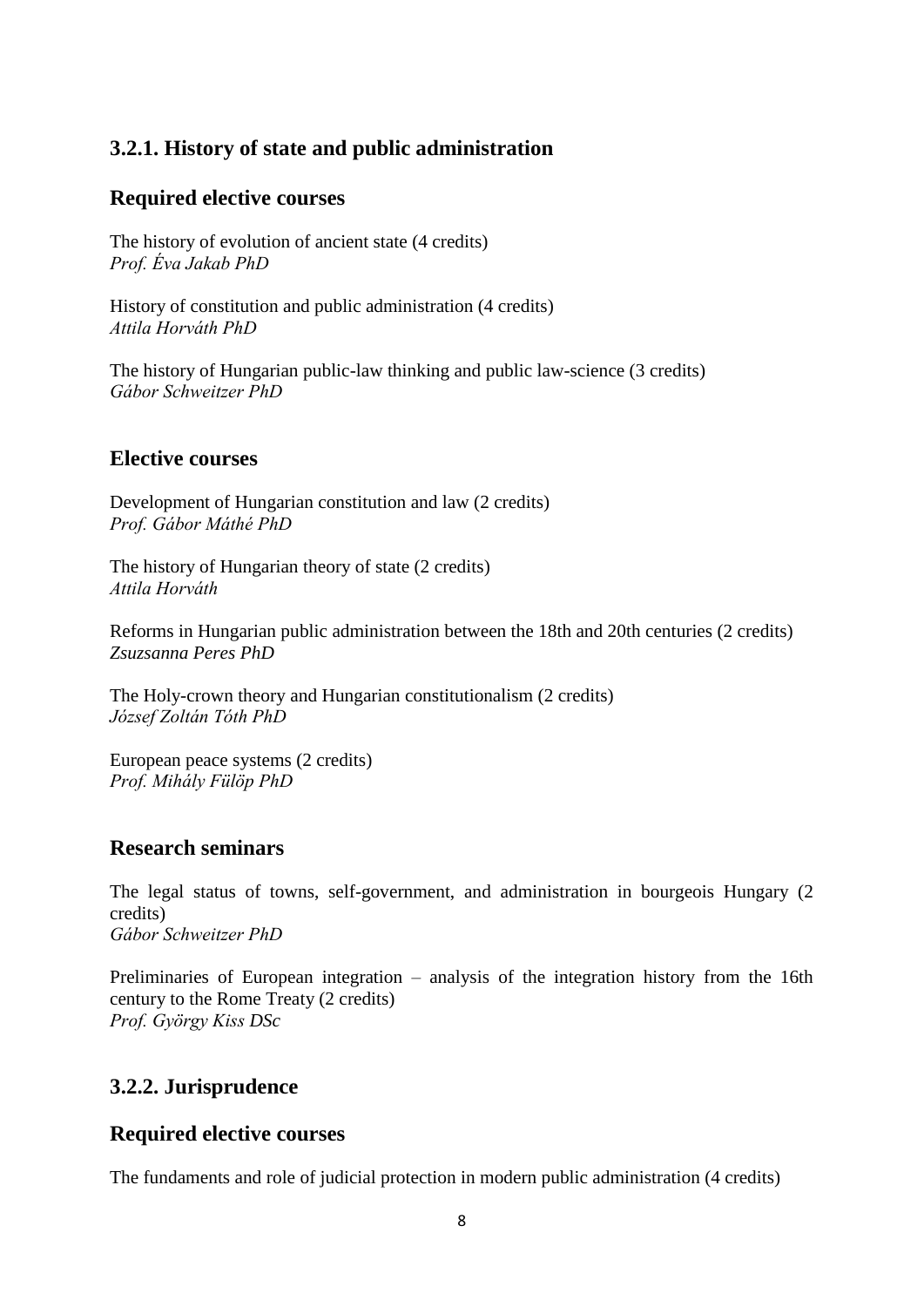*Prof András Patyi, PhD* 

Contracts on the boundary between public law and private law (3 credits) *Prof. Tekla Papp PhD* 

The system of basic laws (4 credits) *Prof. György Kiss DSc*

Policies of enforcement of rights and sanctioning in public administration (4 credits) *Prof. Norbert Kis PhD* 

The history of nationalisation and privatisation (4 credits) *Prof. Gábor Török DSc*

Economic law (3 credits) *Prof. Gábor Török DSc*

## **Elective courses**

Liability systems and legal relationships in public law (2 credits) *Ákos Cserny PhD* 

Notions of human rights and their regulation in Hungary (2 credits) *Stefánia Bódi PhD* 

The public law limitations of property (2 credits) *Prof. Tekla Papp PhD* 

Some legal and efficiency issues of state intervention (2 credits) *László Vértesy PhD; Ákos Cserny PhD* 

## **Research seminars**

Protection of intellectual property (2 credits) *Prof. Éva Jakab PhD* 

First- and second-generation rights reflected by the legal cases of the Constitutional Court and the European Court of Human Rights (2 credits) *Stefánia Bódi PhD* 

# **3.2.3 Public administration organisation and sociology**

# **Required elective courses**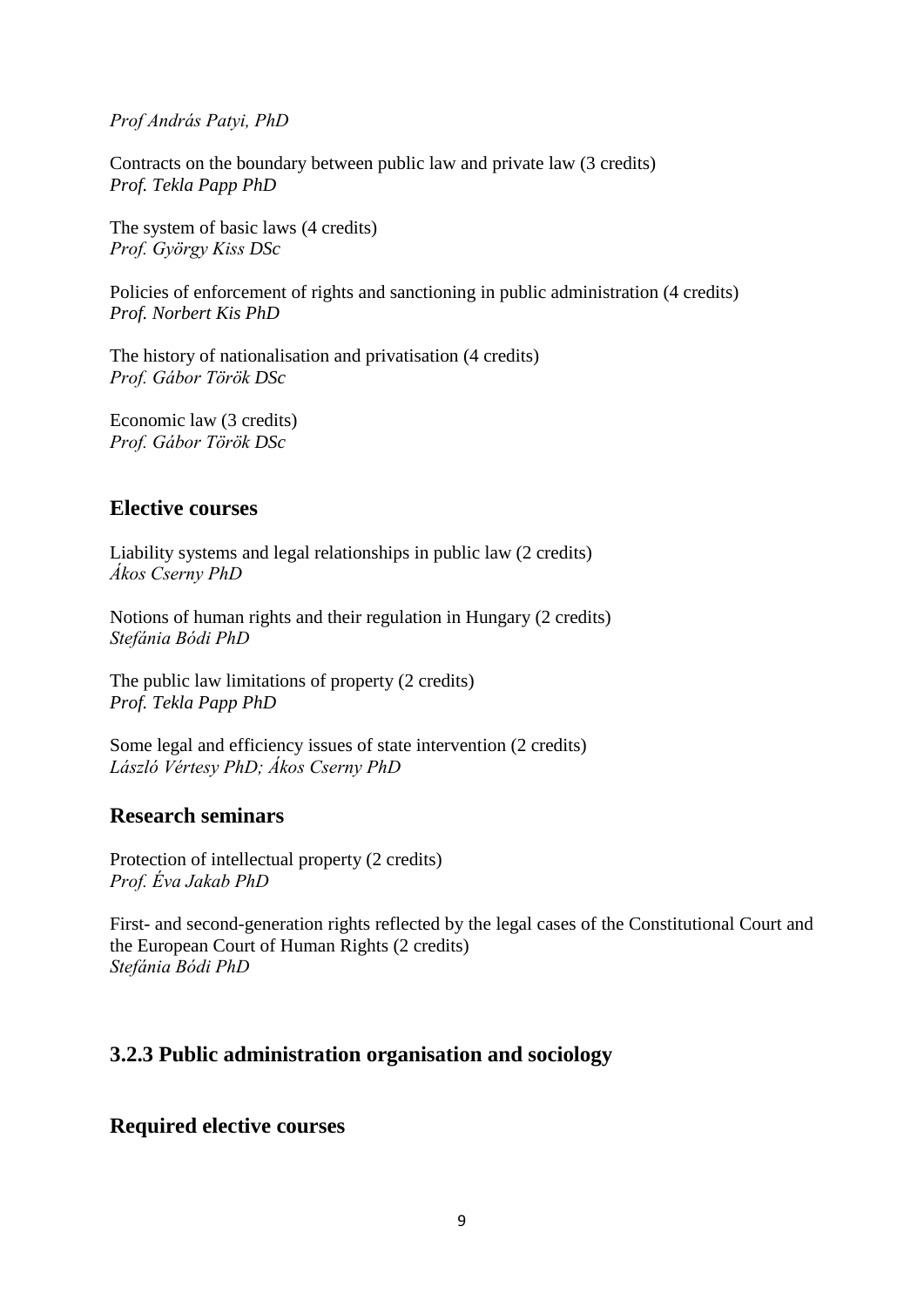Development of e-government, theoretical fundaments (4 credits) *Prof. András Nemeslaki CSc*

Technological and organisational innovation in public administration (4 credits) *Prof. András Nemeslaki CSc*

Settlement-management in information society (4 credits) *Prof. István Tózsa PhD* 

Public administration systems – comparative public administration (4 credits) *István Temesi PhD* 

Horizontal and vertical logistic processes in public administration (4 credits) *Balázs Budai PhD* 

Knowledge management in public administration (3 credits) *Péter Koronváry PhD* 

Strategic management in public administration (3 credits) *Emese Belényesi PhD* 

## **Elective courses**

Public administration as a critical infrastructure (2 credits) *Prof. István Bukovics DSc*

The theoretical fundaments of public-administration statistics – statistical risk analysis (2 credits) *Prof. István Tózsa PhD* 

The interoperability of European public services (2 credits) *Prof. Sándor Munk DSc*

Sustainable public administration (public administration risk analysis, public-administration management, public-administration support infrastructure) (2 credits) *Prof. István Bukovics DSc*

Interoperability of public administration IT systems (2 credits) *Prof. Sándor Munk DSc*

## **Research seminars**

Research in the field of the modernisation of public administration (2 credits) *Balázs Budai PhD* 

Cyber defence in public administration (2 credits) *Csaba Krasznay PhD* 

Information security management (2 credits)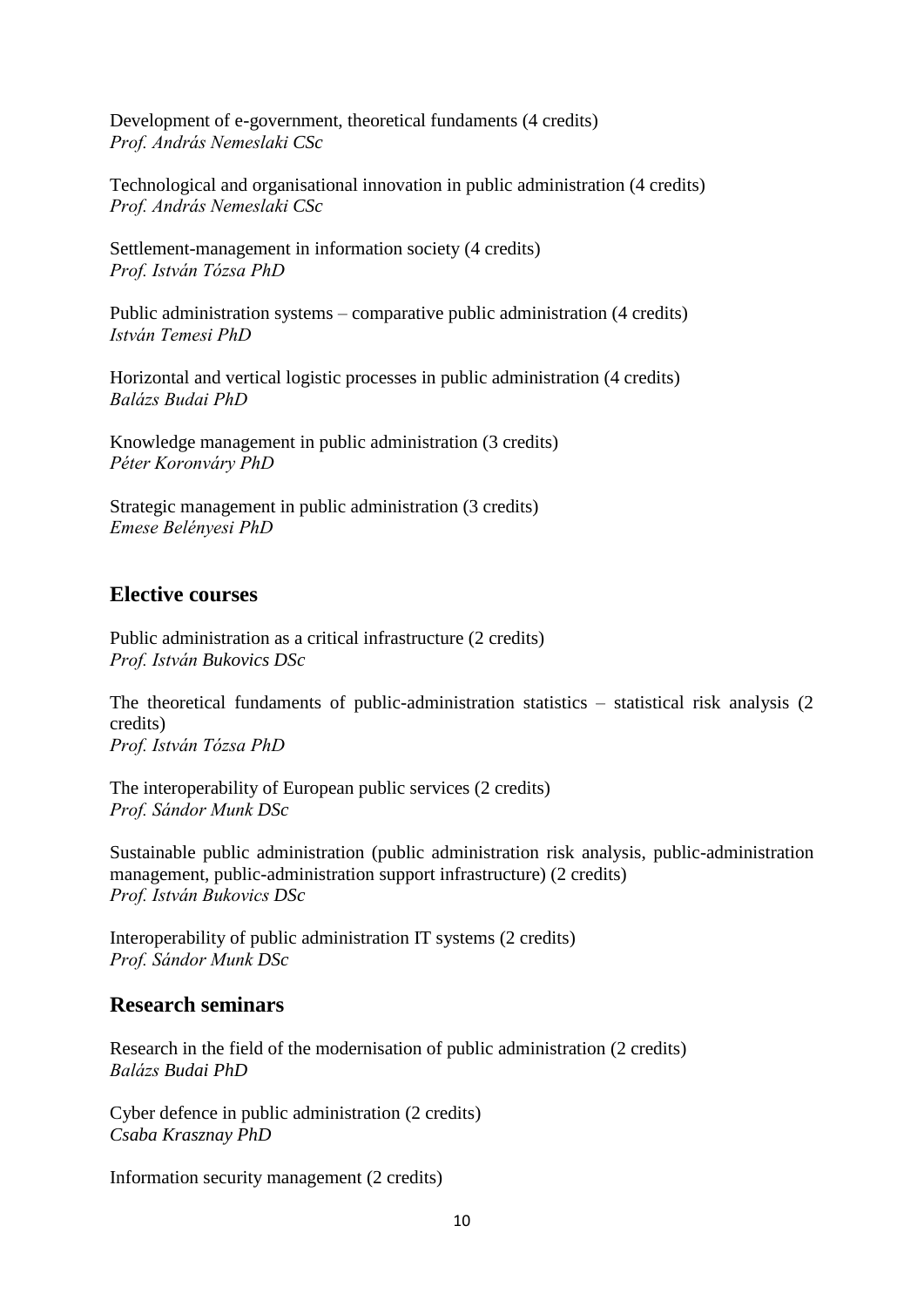*Tamás Szádeczky PhD* 

Organisational risk- and crisis-management in public administration (2 credits) *Péter Koronváry PhD* 

# **3.2.4 Economics**

## **Required elective courses**

Applied macroeconomics (4 credits) *Prof. Péter Halmai PhD* 

New dimensions in economic governance in the European Union (4 credits) *Prof. Péter Halmai PhD* 

Trends in economic policy (4 credits) *Prof. Péter Halmai PhD* 

The common EU budget (course conducted in Hungarian and English) (4 credits) *Tamás Szemlér PhD* 

International economic relations (3 credits) *Andrea Elekes PhD* 

International practice of regulating financial and capital market (3 credits) *Prof. Csaba Lentner CSs*

State finance management (3 credits) *Prof. Csaba Lentner CSs*

## **Elective courses**

The situation of financial culture in Hungary – research laying the grounds for National Strategy (2 credits) *Prof. Péter Halmai PhD* 

Banking and state-managed bank regulation (2 credits) *Prof. Csaba Lentner CSs*

Ownership-based value-increase methodologies and techniques in state economic management (2 credits) *Péter Novoszáth CSs*

The common EU budget (course conducted in Hungarian and English) (2 credits) *Tamás Szemlér PhD*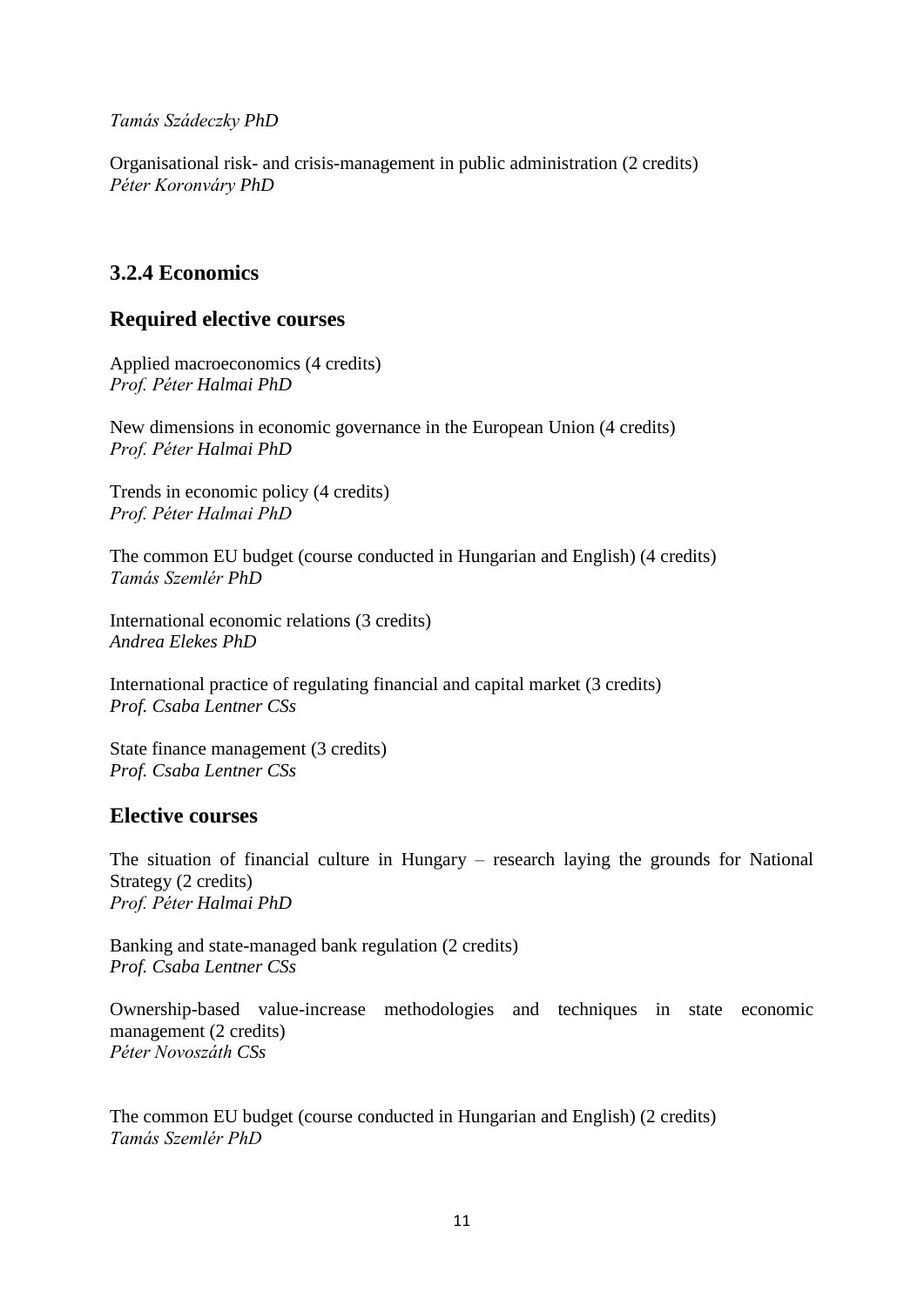Theory and practice of cohesion policy (course conducted in Hungarian and English) (2 credits) *Tamás Szemlér PhD* 

Introduction to econometrics (2 credits) *Viktor Várpalotai PhD* 

Issues of state debt (2 credits) *András Giday PhD* 

## **Research seminars (optional)**

Modern state and economy (2 credits) *Prof. Péter Halmai PhD* 

Public finances and application of law (2 credits) *Etelka Gregóczki PhD, Györgyi Nyikos PhD* 

Planning national economic strategy (2 credits) *Györgyi Nyikos PhD*

International environment – economic policies (2 credits) *Andrea Elekes PhD* 

## **3.2.5. Political science and governance**

## **Required elective courses**

State and bureaucracy (bureaucracy-trends and reforms) (4 credits) *Prof. András Patyi PhD, Tamás Kaiser PhD* 

The influence of bureaucracy on competitiveness (4 credits) *Prof. Magdolna Csath PhD* 

Some international models of the performance assessment of governance (course conducted in English) (4 credits) *Tamás Kaiser PhD* 

The idea and measuring techniques of .good governance" (4 credits) *Tamás Kaiser PhD* 

The territorial dimension of governance and public administration (course conducted in Hungarian and English) (4 credits) *Tamás Kaiser PhD* 

State in conservative thinking (3 credits) *Prof. Gergely Egedy CSc*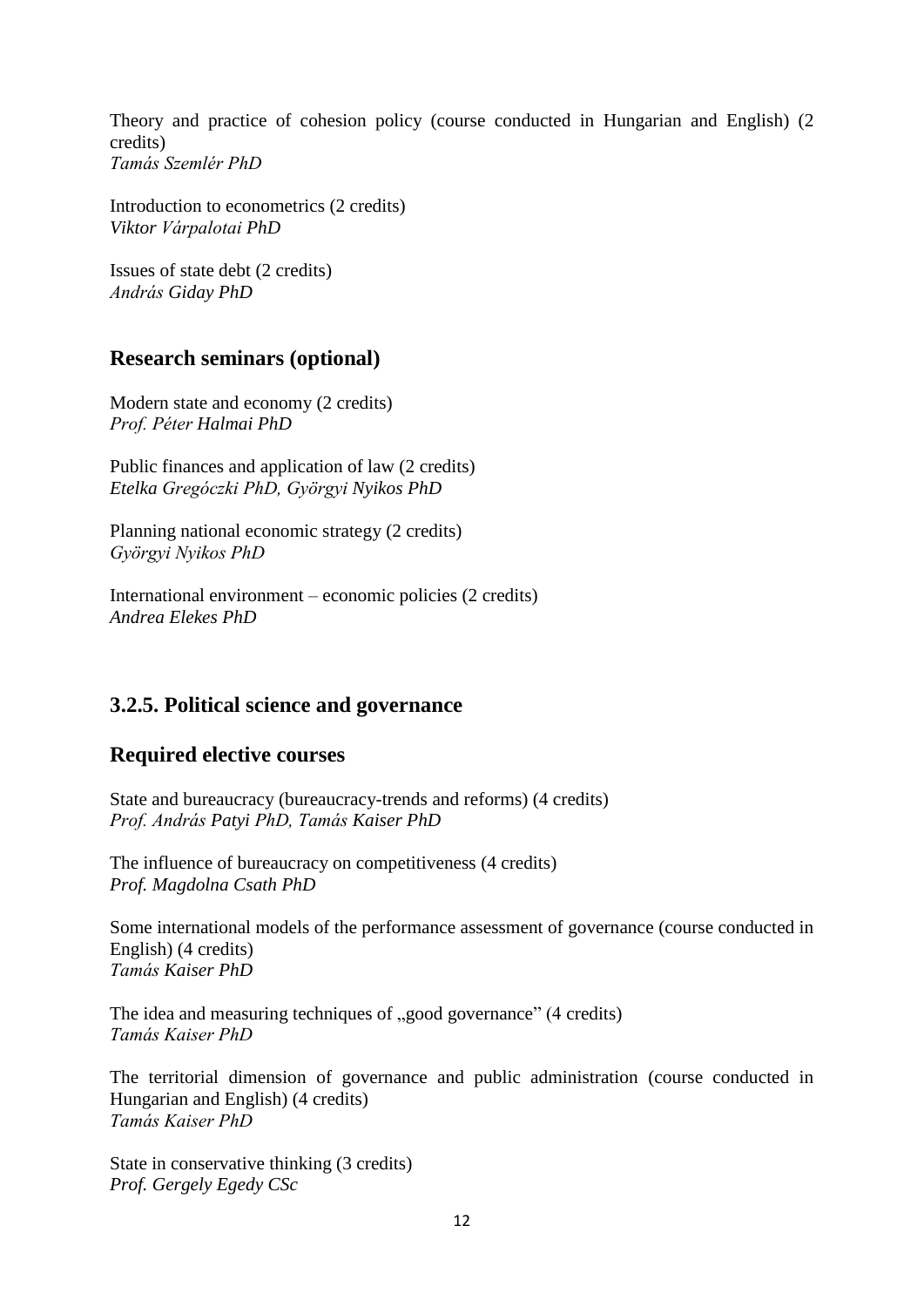Community and individual in constitutional law (3 credits) *Gábor Schweitzer PhD* 

The collapse and reconstruction of state (2 credits) *Prof. Iván Halász PhD* 

## **Elective courses**

Hungarian relations in governance (2 credits) *Gábor Pál PhD* 

Religion, ethnics, multiculturalism (2 credits) *Károly Attila Molnár PhD* 

# **Research seminars (optional)**

The Rise of Democracy (course conducted in English) (2 credits) *Prof. Éva Jakab PhD* 

The modern state – basic politico-philosophical and political issues (2 credits) *Gábor Pál PhD* 

State and competitiveness (2 credits) *Prof. Magdolna Csath PhD* 

# **3.2.6 International and European studies**

# **Required elective courses**

Human rights in a changing international space (course conducted in Hungarian and English) (4 credits) *Balázs Vizi PhD* 

Diplomatic and consular privileges and immunities (3 credits) *Norbert Tóth PhD* 

Law in international economic relations and the European Union (course conducted in Hungarian and English) (4 credits) *János Bóka PhD* 

Judicial protection in the European Union (4 credits) *Katalin Gombos Simonné PhD* 

Multilevel constitutionality in the European Union (3 credits) *Fruzsina Gárdos-Orosz PhD*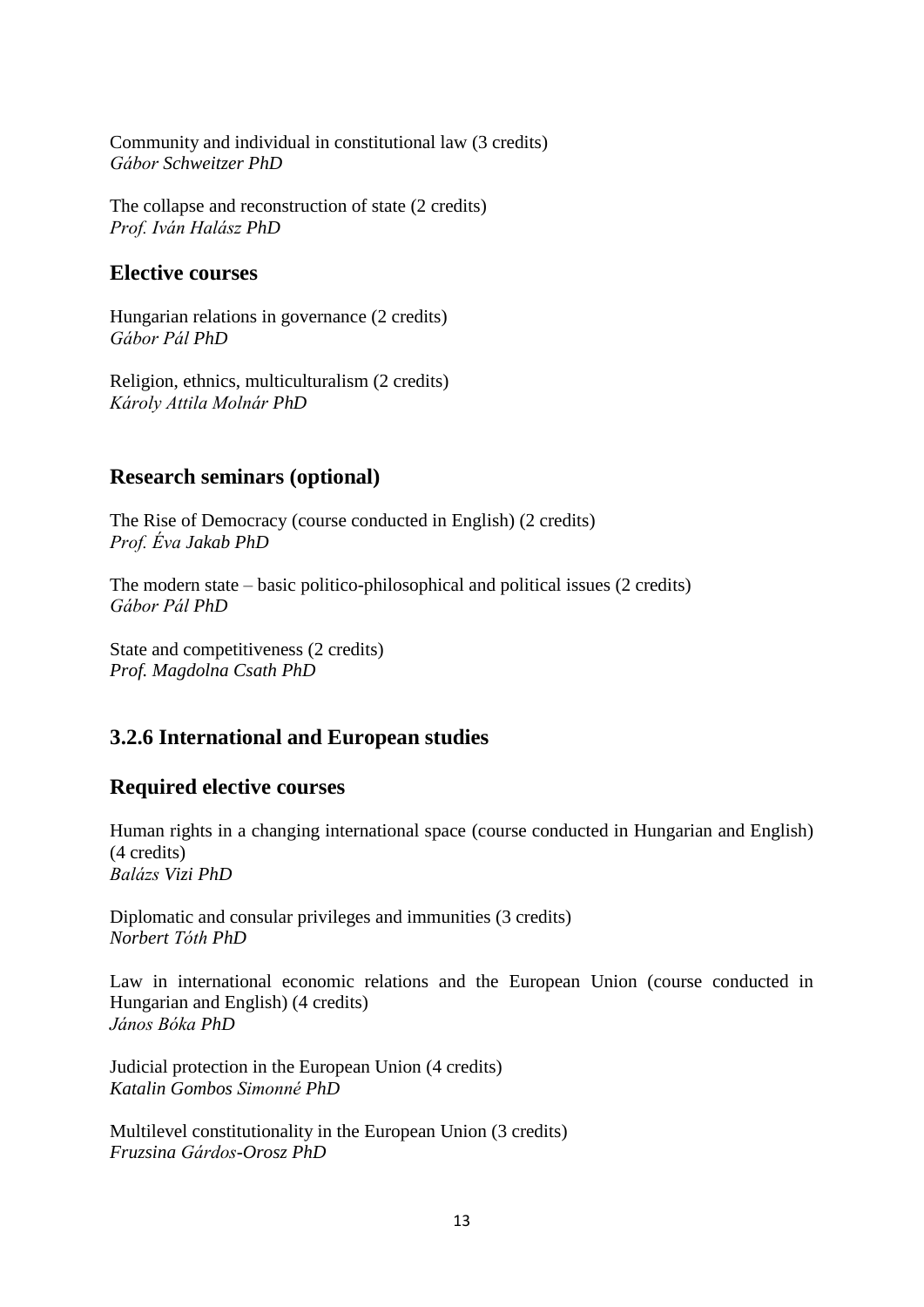#### **Elective courses**

Multi-speed Europe; the theory and practice of differentiated integration in the EU (course conducted in Hungarian and English) (2 credits) *Boglárka Koller PhD* 

Nation, identity and politics in Europe (course conducted in Hungarian and English) (2 credits) *Boglárka Koller PhD* 

The administrative law of the European Union (2 credits) *Anita Boros PhD* 

Minority rights and ethno-political models (2 credits) *Balázs Vizi PhD* 

The mechanism of cohesion policy of the European Union – results and impacts (2 credits) *Györgyi Nyikos PhD* 

Political and economic challenges in 21st century Latin America (2 credits) *Mónika Szente-Varga PhD* 

Migration of legal ideas (2 credits) *Prof. Iván Halász PhD* 

Nation building and regionalism in the Carpathian Basin (2 credits) *Prof. Iván Halász PhD* 

## **Research seminars**

EU research methodology (2 credits) *Boglárka Koller PhD* 

The "Beijing consensus" – public administration and economic management in the People's Republic of China (2 credits) *Sándor P. Szabó PhD*

Some specific features of international transitional administration (2 credits) *Prof. Iván Halász PhD* 

The system of the rights of aliens (2 credits) *Zoltán Hautzinger PhD* 

Crisis regions in the international and European space (2 credits) *Prof. Klára Kecskeméti Siposné PhD* 

Some current issues of the prohibition of the use of force and the Law of Armed Conflicts (*ius ad bellum – ius in bello)* (2 credits) *Zsuzsanna Csapó PhD*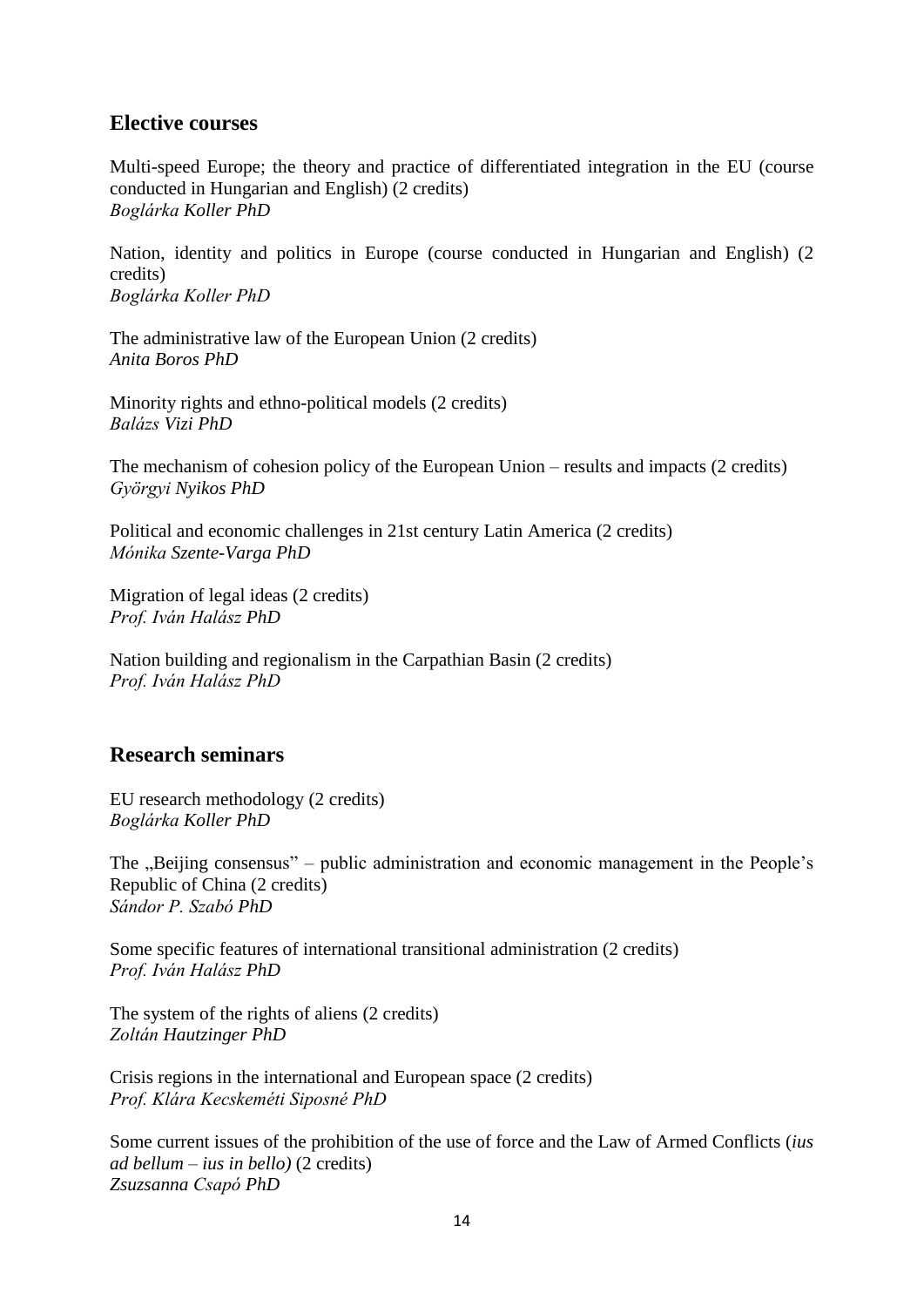Europe-concepts (2 credits) *János Bóka PhD* 

# **3.2.7. Public administration personnel**

## **Required elective courses**

The EU and domestic dimensions of public service career (course conducted in Hungarian and French) (4 credits) *Zoltán Hazafi PhD*

Comparative public service (course conducted in Hungarian and English) (4 credits) *Prof. György Kiss DSc*

Some international trends in human resource management in public service (3 credits) *Viktória Lindner PhD*

Competence management in public service (3 credits) *Szilvia Szabó PhD* 

Public service and competitiveness (4 credits) *Zoltán Hazafi PhD*

# **Elective courses**

Opportunities of the development of human resource management within Hungarian public service (2 credits) *Gábor Szakács PhD* 

Public service and communication (2 credits) *Zsolt Antal PhD* 

Organisational decision-making mechanisms (2 credits) *Katalin Fülöp PhD* 

## **Research seminars**

Multi-player conflicts and participation processes (2 credits) *Katalin Pallai PhD* 

The evaluation of organisational performance (2 credits) *Katalin Fülöp PhD*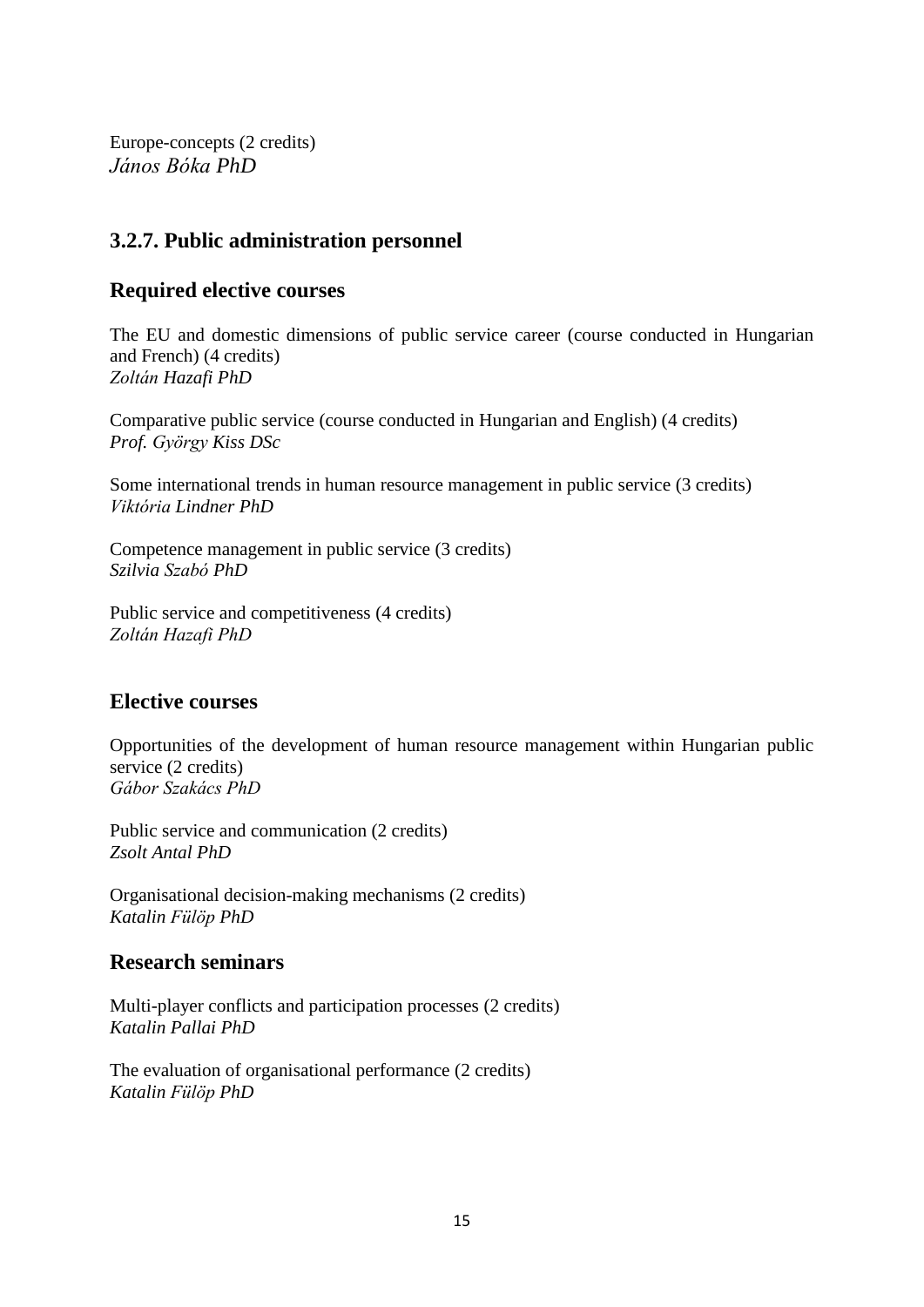## **4. CREDITS TO OBTAIN THROUGH SCIENTIFIC ACTIVITIES (In the case of 100% participation / authorship)**

| <b>Type of scientific activities</b> | <b>Credits</b><br>max |  |
|--------------------------------------|-----------------------|--|
|                                      |                       |  |

#### **Book, course book, textbook**

| Book published abroad (in a foreign language)                        | 80 |
|----------------------------------------------------------------------|----|
| Book published in Hungary in a foreign language                      | 60 |
| Study / chapter in a book published abroad (in a foreign language)   | 30 |
| Study / chapter in a book published in Hungary in a foreign language | 25 |
| Book published in Hungary in Hungarian language                      | 40 |
| Study / chapter in a book published in Hungary                       | 20 |
| Printed or electronic course book in Hungarian language              | 35 |
| Printed or electronic textbook in Hungarian language                 | 25 |

| Book in a foreign language, registered by Scopus                      |  |
|-----------------------------------------------------------------------|--|
| Study / chapter in a book in a foreign language, registered by Scopus |  |

## **Peer-reviewed article in a journal**

| Study in a journal published abroad in a foreign language            |  |
|----------------------------------------------------------------------|--|
| Study in a journal published in a foreign language in Hungary        |  |
| Study in a journal published abroad in Hungarian language in Hungary |  |

| Study in an international journal of A or B category i.a.w. Section IX of the HAS, | 50 |
|------------------------------------------------------------------------------------|----|
| published abroad in a foreign language,                                            |    |
| Study in an international journal of C or D category i.a.w. Section IX of the HAS  | 30 |
| published abroad in a foreign language,                                            |    |
| Study in a not peer-reviewed journal                                               |    |

#### **Participation in international conferences in a foreign language**

| Publication of the conference contribution in a peer-reviewed, foreign-language     | 24 |
|-------------------------------------------------------------------------------------|----|
| proceedings                                                                         |    |
| Publication of the conference contribution in a non-peer-reviewed, foreign-language | 16 |
| proceedings                                                                         |    |
| A foreign-language presentation                                                     |    |
| A poster in a foreign language                                                      |    |
| A foreign language complementary lecture submitted in writing and published in      |    |
| conference proceedings                                                              |    |

#### **Participation in domestic scientific conferences**

| Publication of a contribution in a foreign-language peer-reviewed conference     | 24 |  |  |  |
|----------------------------------------------------------------------------------|----|--|--|--|
| proceedings                                                                      |    |  |  |  |
| Publication of a contribution in a foreign-language non-peer-reviewed conference | 16 |  |  |  |
| proceedings                                                                      |    |  |  |  |
| Publication of a contribution in a native language in conference proceedings     |    |  |  |  |
| Giving a foreign-language presentation                                           |    |  |  |  |
| A conference contribution in the student's own native language                   |    |  |  |  |
| Foreign-language poster                                                          |    |  |  |  |
| A poster in native language                                                      |    |  |  |  |